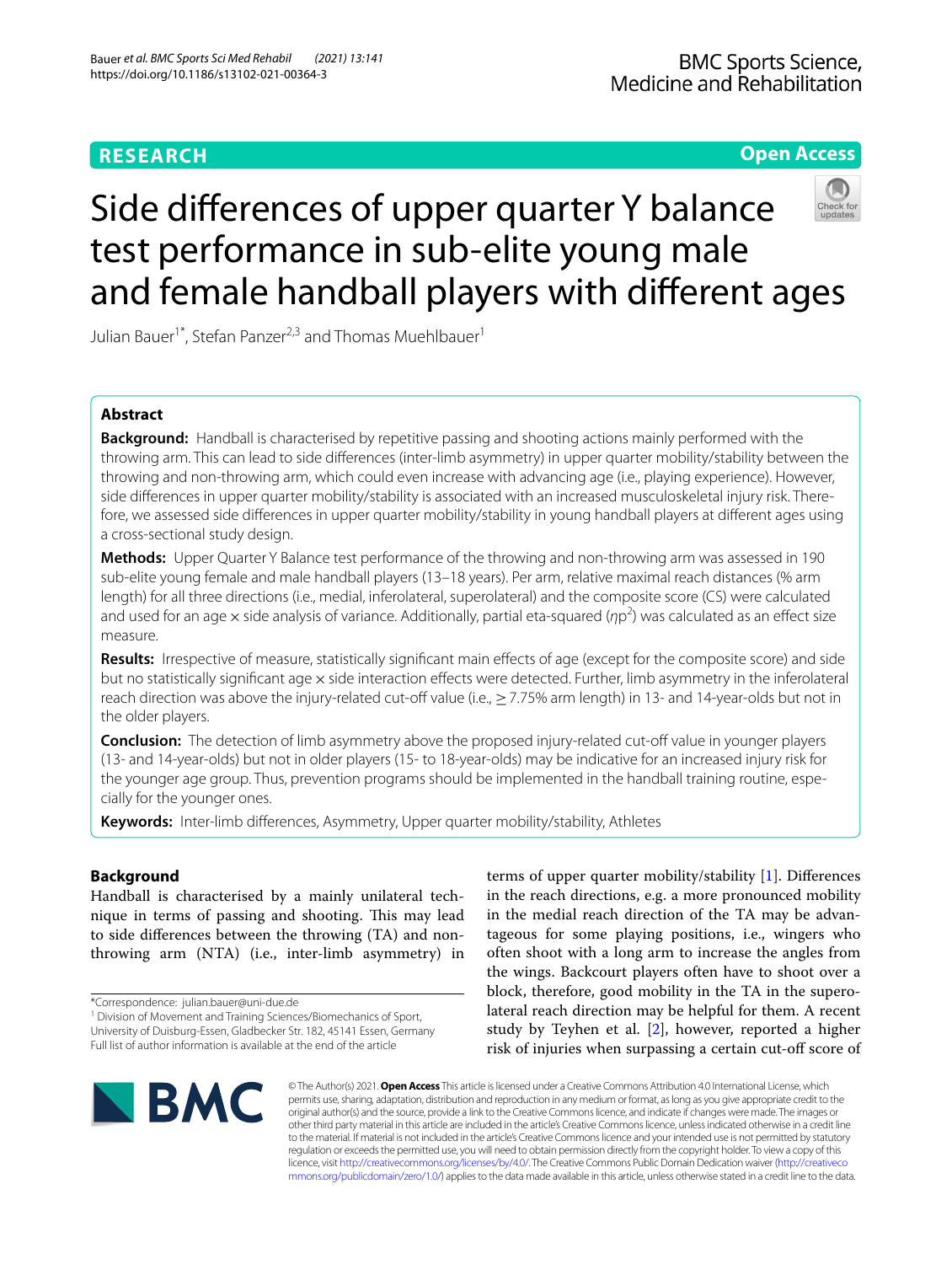side diferences in upper quarter mobility/stability. More precisely, Teyhen et al. [\[2](#page-6-1)] reported subjects (mean age:  $24.7 \pm 5.2$  years) with an inferolateral reach asymmetry of  $\geq$  7.75% arm length (AL) in the Upper Quarter Y Balance test (YBT-UQ) to be associated with an increased risk (i.e., risk ratio: 1.2, odds ratio: 1.4) of a future timeloss musculoskeletal injury. The handball-specific motor stimuli with unequal distributions between the TA and the NTA evoke adaptions in the biological structures enabling the athletes to adequately process the load [\[3](#page-6-2)]. However, these asymmetries in the shoulder may have detrimental efects on the kinetic chain possibly increasing the likelihood of injuries. In this regard, Wedderkopp et al. [[4\]](#page-6-3) reported a rate of 52 injuries/1000 match hours in 14–16 years old female players whereas Olsen et al. [\[5](#page-6-4)] reported a match injury rate of 8.3 injuries/1000 match hours in males and 10.4 injuries/1000 match hours in females (aged 15–18 years). A more recent study by Moeller et al. [\[6](#page-7-0)] reported, 15.1/1000 match hours in U-18 and 11.1/1000 match hours in U-16 players (679 players, 44% female).

The aforementioned asymmetries due to the side differences of handball-specifc unilateral passing and shooting actions may additionally be modulated by playing experience (i.e., years of training/competition). In other words, especially older players may have experienced a higher overall game and training load, which may have lead to more pronounced side diferences in these senior players contrary to players who are still eligible to play in youth leagues. Even though some studies [\[7](#page-7-1)[–9\]](#page-7-2) already assessed side diferences between the upper extremities based on the YBT-UQ performance and did not report signifcant diferences, it has to be outlined that the study participants ranged from untrained college students [\[9](#page-7-2)] over trained high school baseball/softball players [\[8](#page-7-3)] to overhead athletes like volleyball, basketball etc. [[7\]](#page-7-1). Contrary to the aforementioned sports that are played with a much lighter ball than handball, assessing shoulder mobility/

stability in handball players may give additional insights mainly because of the following reasons: First, handball is a sport in which shots and passes are executed mainly unilaterally with the TA. Second, the inferolateral reach direction closely resembles the last phase of the throwing movement (i.e., the follow-through phase) in all kinds of passing and shooting actions in handball players. Third, from childhood over adolescence to adulthood the proportion of handball-specifc training load and unilateral actions steadily increases. Therefore, youth (i.e.,  $\sim$  13–18 years) marks an important time span, to determine at what age inter-limb asymmetry is prevalent, so that injury prevention programs can be implemented accordingly. Further, in each of the aforementioned studies [[7–](#page-7-1) [9\]](#page-7-2) only one specific age group was included. Therefore, it seems interesting to investigate, whether these fndings will be observable in handball players in general and in female and male youth players across diferent ages, specifcally.

Thus, the goal of the present study was to assess side diferences between the TA and NTA in terms of upper quarter mobility/stability in handball players of diferent ages (i.e., years of training/competition). We hypothesised that due to the handball-specifc unilateral passing and shooting actions side diferences in the YBT-UQ performance between the TA and the NTA would be present, increase across age groups, and reach a level, which is above the proposed cut-off value (i.e., inferolateral reach asymmetry of  $\geq$  7.75% AL) for an increased risk of sustaining a musculoskeletal injury, especially in the older players [\[2](#page-6-1)].

# **Methods**

# **Participants**

One-hundred ninety sub-elite young female (*n*=80) and male (*n*=110) handball players aged 13–18 years participated in this cross-sectional cohort study (see Table [1\)](#page-1-0). All participants played in the highest or second

<span id="page-1-0"></span>**Table 1** Characteristics of the handball players ( $N = 190$ ) by age category

| Characteristic            | 13 years ( $n = 25$ ) | 14 years ( $n = 32$ ) | 15 years ( $n = 49$ ) | 16 years ( $n = 34$ ) | 17 years ( $n = 33$ ) | 18 years $(n=17)$ |
|---------------------------|-----------------------|-----------------------|-----------------------|-----------------------|-----------------------|-------------------|
| Sex, f/m                  | 22/3                  | 5/27                  | 21/28                 | 14/20                 | 13/20                 | 5/12              |
| Body height, cm           | $166.2 + 6.7$         | $177.1 + 8.0$         | $177.2 \pm 9.6$       | $176.0 + 8.6$         | $177.7 + 8.0$         | $180.5 \pm 8.2$   |
| Body mass, kg             | $57.9 \pm 10.6$       | $67.3 + 11.9$         | $69.2 \pm 10.1$       | $74.4 + 12.2$         | $72.3 \pm 14.0$       | $79.3 + 12.1$     |
| BMI, $kg/m2$              | $20.0 + 5.0$          | $21.4 + 2.7$          | $22.0 \pm 2.6$        | $24.0 \pm 3.4$        | $23.0 + 3.6$          | $24.2 \pm 2.2$    |
| Left arm length, cm       | $83.6 + 4.1$          | $89.4 + 4.6$          | $89.7 + 5.6$          | $89.3 + 5.5$          | $89.0 + 5.2$          | $91.1 \pm 4.9$    |
| Right arm length, cm      | $83.8 + 4.4$          | $90.1 + 4.8$          | $90.1 + 5.5$          | $89.9 + 5.0$          | $89.3 + 4.9$          | $91.7 + 4.7$      |
| Throwing arm, left/right  | 1/24                  | 2/30                  | 4/45                  | 4/30                  | 4/29                  | 0/17              |
| Playing experience, years | $6.1 \pm 1.8$         | $6.3 \pm 2.6$         | $8.3 + 2.3$           | $8.3 + 2.9$           | $10.4 + 2.9$          | $10.2 + 3.1$      |
|                           |                       |                       |                       |                       |                       |                   |

Values are mean  $\pm$  standard deviation

*BMI* Body Mass Index, *f* female, *m* male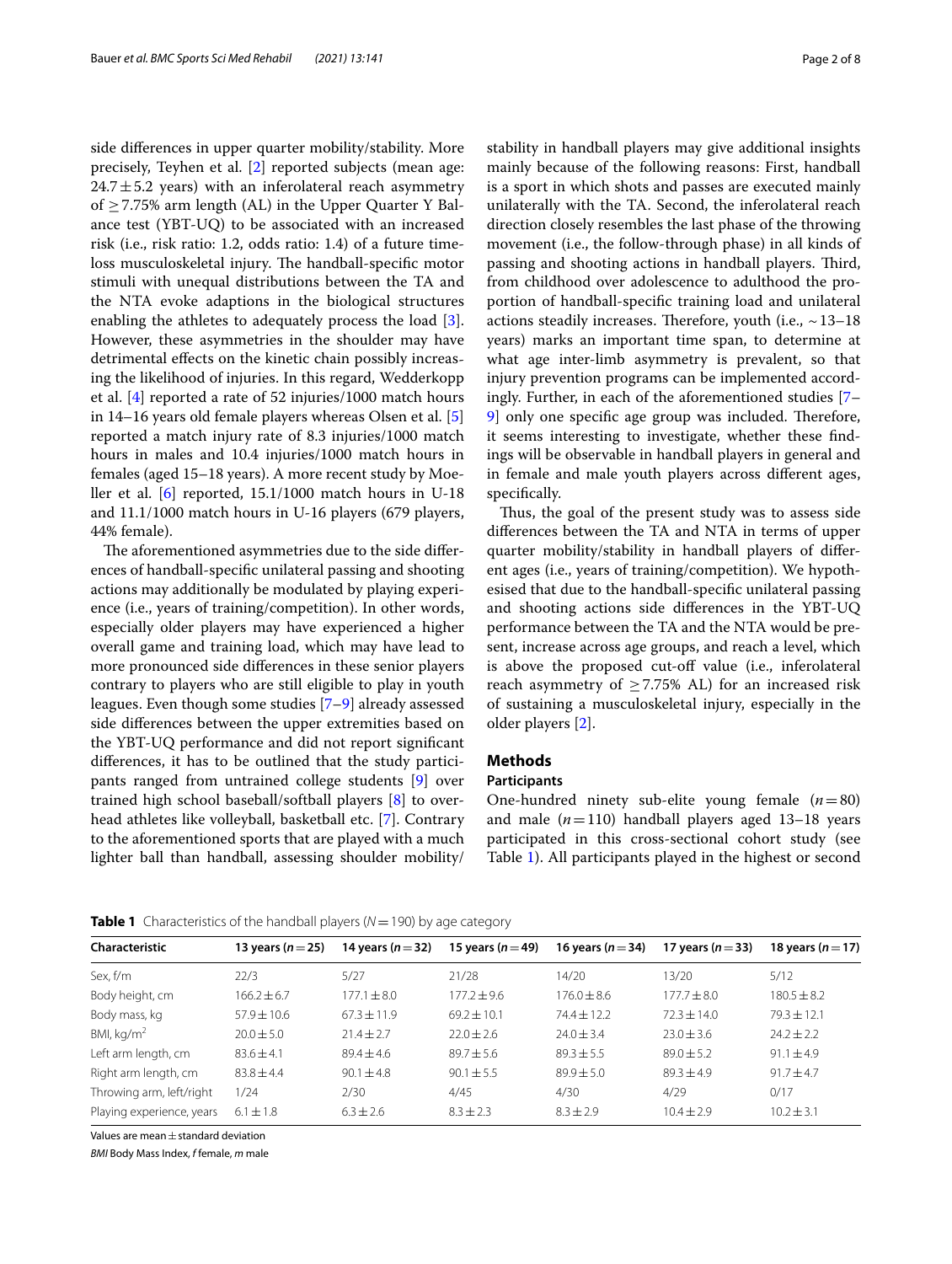highest league of their respective age group. Playing experience (i.e., years of training/competition) increased with age from  $6.1 \pm 1.8$  years for the 13-year-olds to  $10.2 \pm 3.1$  years for the 18-year-olds. The inclusion criteria were based on the training methodological framework of the German Handball Association [[10\]](#page-7-4). All players were either in the *Basic training* (age range: 13–14 years), *Advanced training I* (age range: 15–16 years) or *Advanced training II* (age range: 17–18 years) which includes a systematic handball-specifc training with predetermined training content. None of the participants reported a history of musculoskeletal injuries or neurological disorders.

## **Testing procedures**

The measurements were carried out at the same time in the evening at the beginning of the week (i.e., Mondays) in the training venues of the clubs during the competitive phase. The YBT-UQ was executed in a non-fatigued state immediately following a standardised warm-up including 5 min of sub-maximal running at a moderate speed and a test-specifc warm-up consisting of three sub-maximal reaches per arm and reach direction for each player. All participants received standardised verbal instructions and a visual demonstration of the testing procedure which consisted of the assessment of anthropometric variables (i.e., body mass, body height, arm length) followed by performance assessment in the YBT-UQ. The participants had no prior experience with the assessment of YBT-UQ performance.

#### *Assessment of anthropometric variables*

Arm length was assessed in centimetres with a tape measure from the seventh cervical spinous process to the distal tip of the middle fnger while the arm was held in 90° abduction. Body mass (kg) was measured with a Seca 803 digital scale (Basel, Switzerland) without shoes. For body height assessment, subjects were asked to stand upright while looking forward and straight. The height was determined from the ground to the top of the subjects` head in centimetres with a stadiometer (Seca 217, Basel, Switzerland). All subjects were asked which position they mainly play and what their TA is.

## *Assessment of upper quarter Y balance test performance*

YBT-UQ test performance was assessed with a Y Balance Test Kit (Move2Perform, Evansville, IN, USA) and noted down on adapted YBT-UQ scoring sheets. The participants were asked to assume a push-up position on the centralised platform with their feet shoulder-width apart. Out of this starting position, the participants moved the reach indicator into the medial (MD), inferolateral (IL), and superolateral (SL) directions. All reach directions had to be executed consecutively while maintaining the push-up position with the other arm on the centralised platform. Trials were invalid when the participants pushed the indicator boxes without keeping contact, did not keep up the push-up position on the base or lost contact on the floor with their feet. A 30-s rest period was granted after each trial. The first three trials had the right arm as the stance arm. The left arm was the stance arm for the last three trials. Each reach direction was noted down on the scoring sheet. The best trial was analysed by dividing the absolute maximal reach distance (cm) for each direction by the subject's AL (cm) and then multiplied by 100 (% AL). A composite score (CS) was calculated as a mean of the maximum reach distances for every direction and both arms, separately. Further, limb asymmetry for the IL reach direction was calculated as the absolute value of the normalized (% AL) reach diferences between the TA and the NTA.

## **Statistical analyses**

Data are presented as group mean values $\pm$ standard deviations (SD). Normal distribution was examined and confrmed using Shapiro Wilk test. Subsequently, a 6 (age: 13, 14, 15, 16, 17, 18 years)  $\times$  2 (side: throwing arm, non-throwing arm) analysis of variance (ANOVA) with repeated measure on side was performed to analyse YBT-UQ performance. Post-hoc tests with Bonferroni-adjusted α were used to identify comparisons that were statistically signifcant. Additionally, partial eta-squared ( $/$ p<sup>2</sup>) was calculated as an effect size measure and classified as small  $(0.02 \le np^2 \le 0.12)$ , medium (0.13≤*η*p2≤0.25), and large (*η*p2≥0.26) [[11\]](#page-7-5). Analyses were performed using Statistical Package for Social Sciences (SPSS) version 27.0 and the signifcance level was set at  $p < 0.05$ .

# **Results**

#### **Performance diferences by age and side**

The means, SDs, and the corresponding ANOVA outcomes for the normalized YBT-UQ performance are presented in Table [2.](#page-3-0) The ANOVA showed statistically signifcant main efects of age (except for the CS) and side. For the MD reach direction, the post-hoc analysis indicated that 13-year-old players  $(p=0.039;$ TA:  $109.2 \pm 11.5\%$  AL, NTA:  $108.3 \pm 8.5\%$  AL) and 14-year-old players (*p*=0.006; TA: 110.6±9.0% AL, NTA:  $109.5 \pm 8.7$ % AL) achieved significantly better reach distances compared to 17-year-old players (TA: 97.9±19.9% AL, NTA: 96.4±17.5% AL). Regarding the SL reach direction, the post-hoc analysis yielded that 18-year-old players (*p*=0.003; TA: 92.2±10.7% AL; NTA:  $89.0 \pm 10.9\%$  AL) achieved significantly better reach distances than the 13-year-old players (TA:  $77.8 \pm 11.0$ % AL, NTA:  $78.4 \pm 12.9$ % AL). Concerning the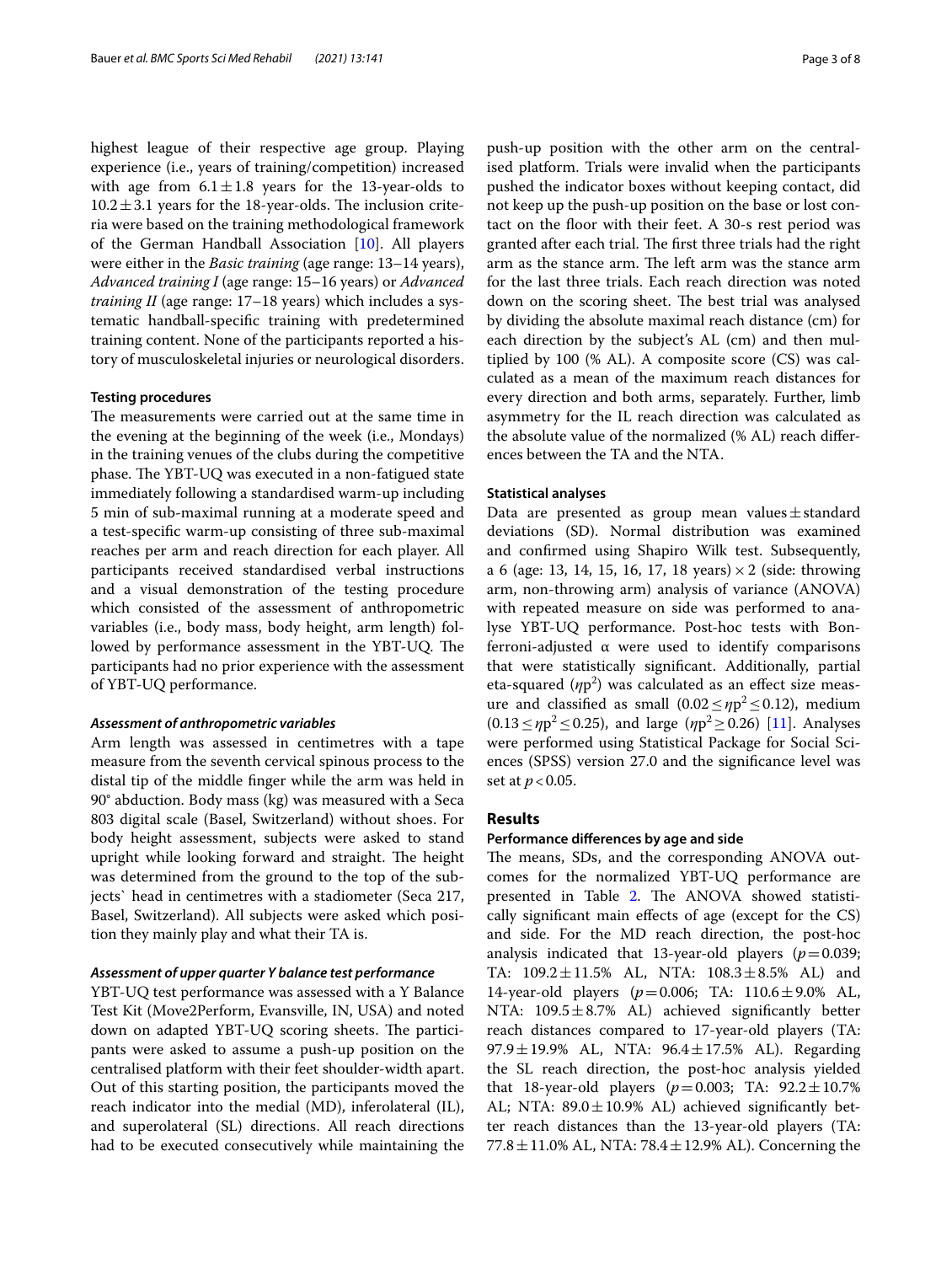<span id="page-3-0"></span>

| Measure    | 13 years $(n=25)$                                                                                                       |                                                  | 14 years $(n=32)$                |                  | 15 years ( $n=49$ )                                              |                                  | 16 years $(n=34)$ |                                                                                                                                                                                               | 17 years ( $n = 33$ )             |                                 | 18 years $(n=17)$ |                                                                                        | p value (np <sup>2</sup> ) |                    |
|------------|-------------------------------------------------------------------------------------------------------------------------|--------------------------------------------------|----------------------------------|------------------|------------------------------------------------------------------|----------------------------------|-------------------|-----------------------------------------------------------------------------------------------------------------------------------------------------------------------------------------------|-----------------------------------|---------------------------------|-------------------|----------------------------------------------------------------------------------------|----------------------------|--------------------|
|            | ≤                                                                                                                       | Ę                                                |                                  |                  | ß                                                                | Ě                                | ₫                 | Ě                                                                                                                                                                                             | £                                 | Ě                               | ₫                 | É                                                                                      | Age                        | Side               |
| MD (% AL)  |                                                                                                                         | $109.2 \pm 11.5$ $108.3 \pm 8.5$ $110.6 \pm 9.0$ |                                  |                  | $109.5 \pm 8.7$ $107.7 \pm 9.4$ $105.6 \pm 9.9$ $106.6 \pm 18.4$ |                                  |                   | $105.3 \pm 17.1$                                                                                                                                                                              |                                   |                                 |                   | 97.9 $\pm$ 19.9 96.4 $\pm$ 17.5 98.8 $\pm$ 23.3 97.2 $\pm$ 23.6 002 <sup>†</sup> (.10) |                            | $(40.04*0.04)$     |
| $-$ (% AL) | 99.1±10.6                                                                                                               |                                                  | 98.3 $\pm$ 14.0 108.1 $\pm$ 11.7 | $104.5 \pm 13.1$ | 99.3 ± 11.8                                                      | 99.5 $\pm$ 13.0 109.1 $\pm$ 17.9 |                   |                                                                                                                                                                                               | $107.2 \pm 18.2$ $105.9 \pm 19.3$ |                                 |                   | 104.9±19.7 108.9±17.3 107.4±16.4 025 (07)                                              |                            | $(50)$ *PS0.       |
| 5L (% AL)  | 77.8±11.0                                                                                                               | 78.4 ± 12.9                                      | 83.5 ± 8.8                       | 804±98           | 84.7±11.6                                                        | 83.2 ± 11.6 87.0 ± 10.9          |                   |                                                                                                                                                                                               | 85.2 ± 11.4 85.1 ± 12.5           | $83.7 \pm 12.8$ $92.2 \pm 10.7$ |                   | 89.0±10.9 .006 1.09)                                                                   |                            | $(40, 010*)$       |
| CS (% AL)  | 95.4 ±8.8                                                                                                               |                                                  | 95.0 ± 10.0 100.6 ± 8.2          | 98.0 ± 8.4       |                                                                  | $96.1 \pm 9.4$ 100.9 $\pm 8.4$   |                   |                                                                                                                                                                                               | 99.2 ± 10.0 96.3 ±8.5             | $95.0 \pm 8.4$ $100.0 \pm 7.1$  |                   | 97.9 ±8.0 .112 (.05)                                                                   |                            | $< .001$ * $(.07)$ |
|            |                                                                                                                         |                                                  |                                  |                  |                                                                  |                                  |                   | /alues are mean±standard deviation. Figures in brackets are effect sizes (ŋp^) with .02 ≤ ŋp^ ≤.12 indicating small, .13 ≤ ŋp^ ≤ .25 indicating medium, and ŋp^≥ _26 indicating large effects |                                   |                                 |                   |                                                                                        |                            |                    |
|            | AL arm length, CS composite score, // inferolateral, MD medial, NTA non-throwing arm, SL superolateral, TA throwing arm |                                                  |                                  |                  |                                                                  |                                  |                   |                                                                                                                                                                                               |                                   |                                 |                   |                                                                                        |                            |                    |
|            | Significant age difference                                                                                              |                                                  |                                  |                  |                                                                  |                                  |                   |                                                                                                                                                                                               |                                   |                                 |                   |                                                                                        |                            |                    |
|            | *Significant side difference                                                                                            |                                                  |                                  |                  |                                                                  |                                  |                   |                                                                                                                                                                                               |                                   |                                 |                   |                                                                                        |                            |                    |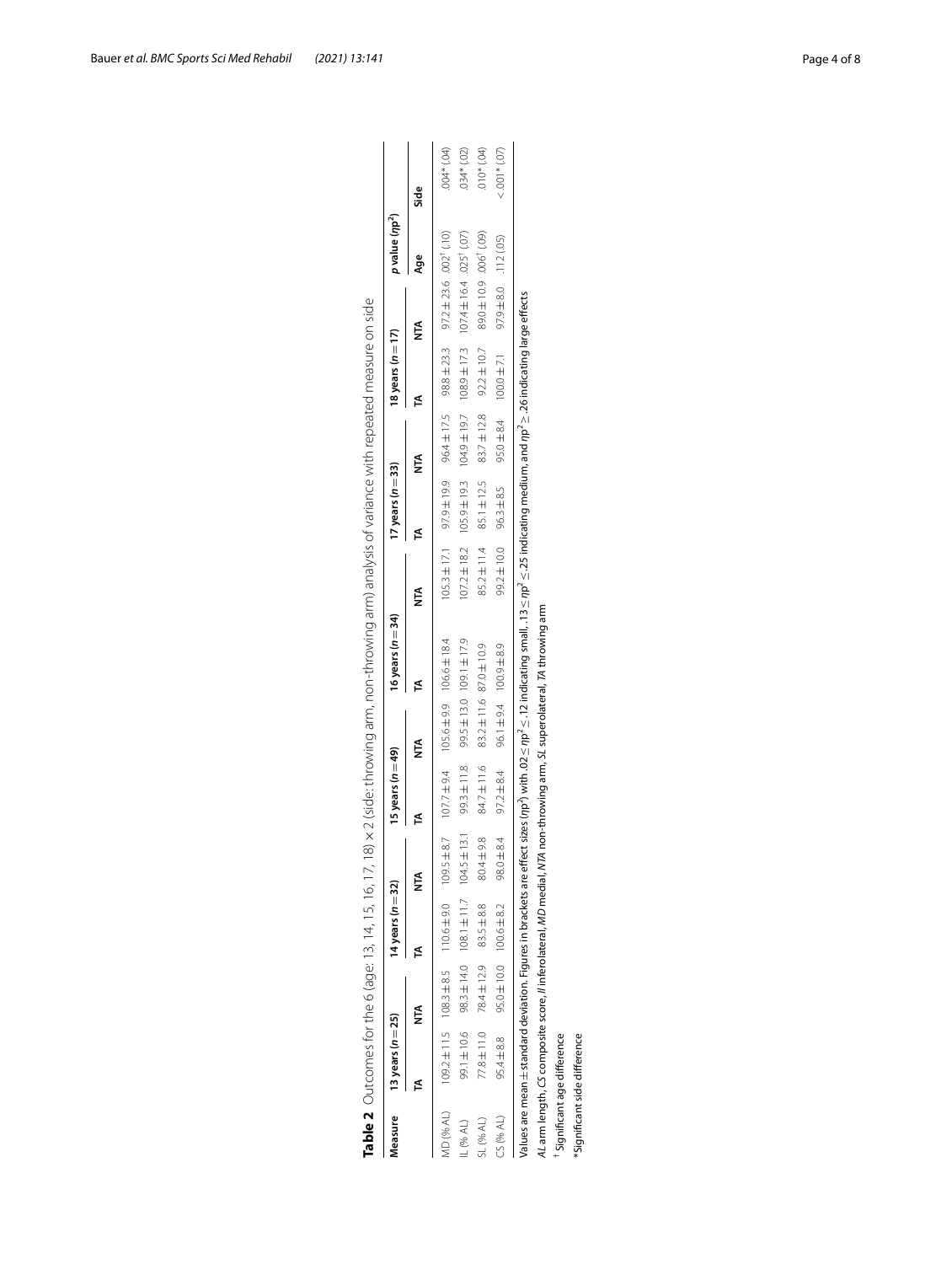IL reach direction, the post-hoc analysis did not indicate performance diferences between age categories. Further, the post-hoc analysis detected statistically signifcant side differences for the 14-year-olds (IL:  $p=0.042$ ; TA:  $108.1 \pm 11.7\%$  AL, NTA:  $104.5 \pm 13.1\%$  AL; SL: *p*=0.003; TA: 83.5±8.8% AL, NTA: 80.4±9.8% AL; CS: *p*=0.011; TA: 100.6±8.2% AL, NTA: 98.0±8.4% AL), the 15-year-olds (MD:  $p = 0.010$ ; TA:  $107.7 \pm 9.4\%$  AL, NTA: 105.6±9.9% AL), the 16-year-olds (CS: *p*=0.044; TA:  $100.9 \pm 8.9\%$  AL, NTA:  $99.2 \pm 10.0\%$  AL), and the 18-year-olds (SL: *p*=0.032; TA: 92.2±10.7% AL, NTA:  $89.0 \pm 10.9$ % AL). However, we did not observe any Age  $\times$  Side interaction effect (all  $p's > 0.05$ ). Thus, the observed side diferences were not afected by player's age (i.e., training/playing experience).

#### **Limb asymmetry values by age**

Figure [1](#page-4-0) shows the asymmetry values for the IL reach direction per player and age group. The dotted line indicates the cut-off value of  $\geq$  7.75% AL that is related to an increased risk of a future time-loss musculoskeletal injury [[2\]](#page-6-1). On an individual level (i.e., unflled white circles), we observed that several players obtained values above the proposed cut-off value, irrespective of age group. On a group level (i.e., flled red circles), IL reach asymmetry was above the threshold in 13-year-old players (8.72% AL) and 14-year-old players (8.57% AL) but not in the older age groups (15-year-olds: 6.07% AL, 16-year-olds: 6.26% AL, 17-year-olds: 5.94% AL, 18-year-olds: 7.39% AL).

<span id="page-4-0"></span>

# **Discussion**

The current study investigated side differences and limb asymmetry in upper quarter mobility/stability assessed via YBT-UQ in sub-elite young male and female handball players (*N*=190) at diferent ages (i.e., playing experience). More specifcally, we compared YBT-UQ performance between the TA and NTA in players aged 13–18 years and calculated side diferences and reach asymmetry values. Our results showed: (a) signifcant side diferences for the 14- (IL, SL, CS), the 15- (MD), the 16- (CS), and the 18-year-olds (SL), (b) IL reach asymmetry above the proposed YBT-UQ cut-off value of  $\geq$  7.75% AL [[2\]](#page-6-1) for the 13- and 14-year-olds only, and (c) YBT-UQ performance diferences between ages (i.e., MD: 13- and 14-year-olds better than 17-year-olds; SL: 13-year-olds worse than 18-year-olds). Based on the age-specifc normative values provided by Schwiertz et al. [[12\]](#page-7-6) which are based on subjects randomly chosen from urban public schools in the Ruhr metropolitan area exhibiting a wide range of physical activity, the sub-elite handball players in the present study scored higher irrespective of reach direction and arm considered compared to this cohort.

The finding of statistically significant side differences in the YBT-UQ across age groups (except for the 13- and 17-year-old players) is in accordance to our hypothesis but contrary to former studies [\[7](#page-7-1)[–9\]](#page-7-2) that reported no signifcant diferences between the upper limbs. However, in the aforementioned studies no handball players were assessed which predominantly use one limb for passing, bouncing, and shooting actions. Based on our results, it seems that side diferences do already develop in early ages and not just with advanced age (i.e., higher playing experience). This assumption can be supported by the results of this study as the asymmetry value on the YBT-LQ in the IL reach direction was above the proposed cutoff value of  $\geq$  7.75% AL [[2\]](#page-6-1) in the younger (i.e., 13- and 14-year-olds) but not in the older (15- to 18-year-olds) age groups. Even if the cut-off value was determined in US Army soldiers/warrior athletes between the ages of 18 and 45 years and not in young athletes, this may hint to the possibility for an increased risk of sustaining a future time-loss musculoskeletal injury. Based on our results (i.e., signifcant side diferences already in young players and limb asymmetry above the cut-of value especially in young players), it can be concluded that coaches are advised to implement injury prediction and prevention programs in the handball training routine, especially for younger players. In this regard, there are already programs available that are efective in reducing the risk of upper extremity injuries [[13](#page-7-7)]. More precisely, Andersson et al. [\[13](#page-7-7)] investigated the efects of an exercise programme designed to reduce the prevalence of shoulder problems in handball players (*N*=660,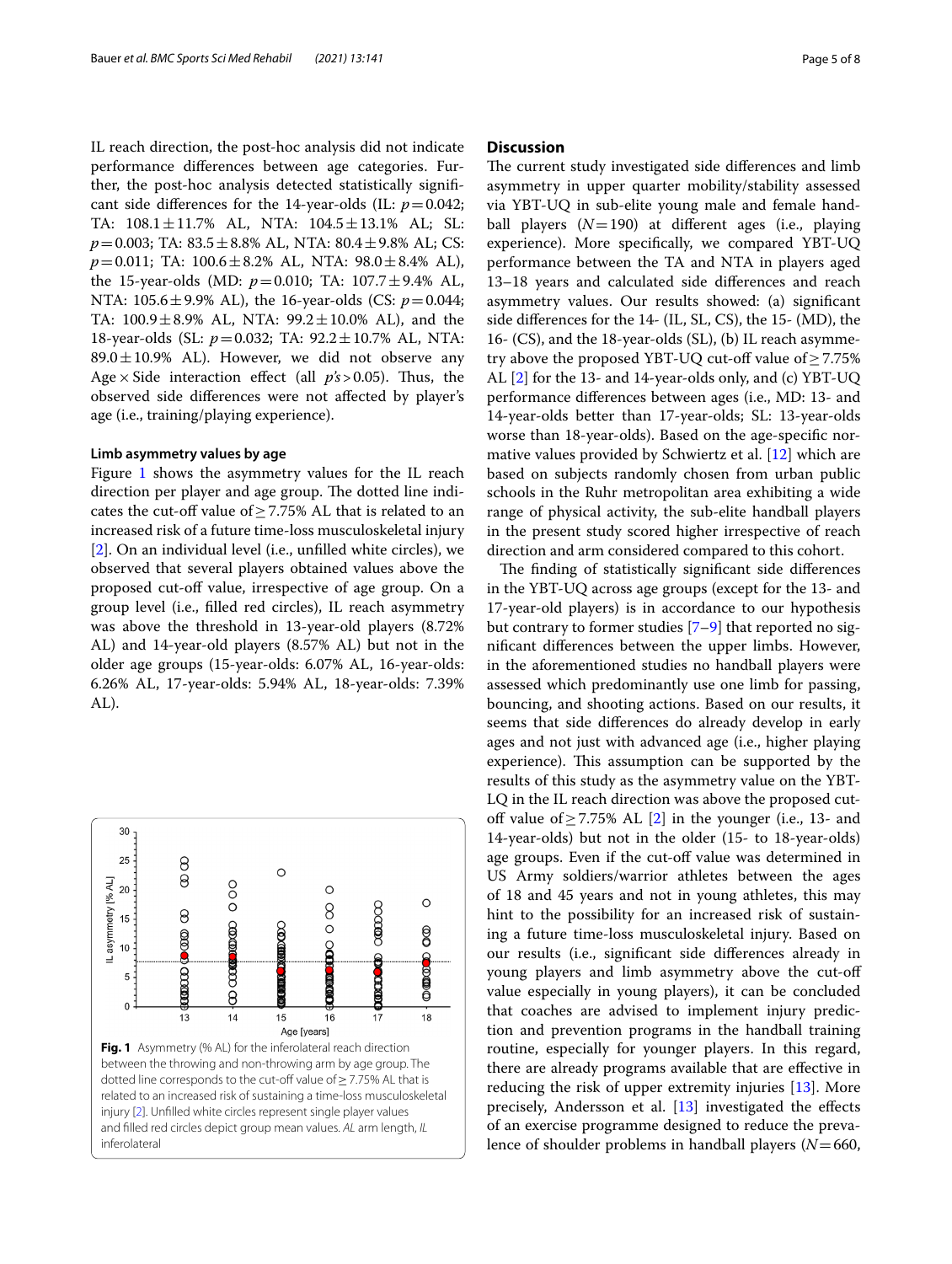age range: 21–24 years). Forty-fve elite handball teams (intervention group: 22 teams, control group: 23 teams) were followed over the period of seven months. During this period, the intervention group executed the *Oslo Sports Trauma Research Center Shoulder Injury Prevention Programme* three times per week as a part of the handball warm-up while the control group performed regular handball training sessions. Based on equation models, the intervention group displayed a 28% lower risk of shoulder problems with small reductions in training (odds ratio: 0.72, 95% confdence interval: 0.52–0.98) and a 22% lower risk of substantial shoulder problems with moderate to severe reductions in training (odds ratio: 0.78, 95% confdence interval: 0.53–1.16) compared to the control group. In another study, Sakata et al. [[14](#page-7-8)] divided 16 youth baseball teams consisting of 237 players aged 9–11 years into an intervention group (8 teams) and a control group (8 teams) and followed them over twelve months. Over this period of time, participants in the intervention group performed nine items (10 min in total) consisting of fve stretching exercises, two dynamic thoracic mobility exercises, and two lower extremity balance training exercises during their normal warm-up routine. After twelve months, incidence of shoulder and elbow injuries was signifcantly lower in the intervention group (1.7 per 1000 athlete-exposures) compared to the control group (3.1 per 1000 athlete-exposures) (hazard ratio: 1.940, 95% confdence interval: 1.175–3.205).

Additionally, to the side diferences, we also detected signifcant age diferences in terms of YBT-UQ performance, although these were unequivocal. More precisely, for the MD reach direction younger players (i.e., 13- and 14-year-olds) performed better than older players (i.e., 17-year-olds) but for the SL reach direction younger players (i.e., 13-year-olds) performed worse than older players (i.e., 18-year-olds). Up to now, age diferences in terms of YBT-UQ performance were only assessed in adults [\[15](#page-7-9), [16\]](#page-7-10) but not during adolescence. Therefore, only assumptions can be made on the causes of these diferences. One explanation could be growth, developmental, and maturation processes. These do not occur linear but curvilinear [\[17](#page-7-11)] with increasing age. Growth rate, maturity status, and maturity tempo varies highly between adolescent athletes  $[18]$  $[18]$ . The players of the present sample may additionally represent early developers having fnished the age at peak height velocity (PHV), as in youth sports better performances are often present in athletes with advanced maturity. Diverging PHV between the adolescents may therefore lead to increased tensile forces on vulnerable muscle attachments, decreased neuromuscu-lar control, and reduced flexibility [\[18\]](#page-7-12) which likely will have an infuence on mobility and stability of the extremities, and the upper extremities being responsible for the YBT-UQ, specifcally. As a consequence, large performance alterations might result within a certain duration (e.g., 1 year) [\[19](#page-7-13)], which for example might be more pronounced in 13-year-old players for the MD direction in contrast to the SL direction. Younger players (i.e., 13 and 14-year-olds) might have performed better in the MD direction than the older players (i.e., 17-year-olds) as the rotational capacities as well as the functional and structural adaptations could have decreased in the older players due to the higher overall training load. However, the better performances of older players in the SL direction may be present due to the training methodological framework of the German Handball Association [[10\]](#page-7-4). The SL direction resembles the shooting movement, when shooting over a defensive block which is needed in older age categories (i.e., 15–18 years) as only during these age categories, it is allowed to play defensively, i.e. making it necessary to shoot over a block often positioned around the 6-m space. Contrary to this, younger players have to play more ofensively, making the number of shots over a defensive block not necessary with one-on-one actions being more pronounced that are fnished with all kinds of shooting techniques, i.e. variable arm positions in the younger age categories. Additionally, the training content during the so-called Basic motor education (age range: 6–12 years) focuses on a variable motor skills education during which specialised handball training and therefore numerous shoots and passes are not the main focus [\[10](#page-7-4)]. Consequently, the age span of 13–14 years (Basic training) is the frst one with a highly handball-specifc load leading to strong adaptations in terms of limb asymmetries possibly due to the higher adaptive reserves and new asymmetric stimuli especially for the TA arm at the beginning of the handball-specifc career of the players. In the following after having adapted to the initial load, the handball-specifc training is slightly reduced during the Advanced training I (age range: 15–16 years) and the Advanced training II (age range: 17–18 years) and athletics/motor training with higher loads becomes more pronounced (30% of the recommended training load). This more specifc and higher loads athletic training (also with additional weights on a symmetrical basis) may be responsible for reducing or even neutralising the efect of the unilateral training in adolescent handball players.

The side differences were heterogeneous in terms of their extent across age groups and reach directions. However, an important underlying pattern seems to be that for example in the youngest age group (13–14 year-olds) and especially the 14-year-olds, the NTA as the stance arm (i.e., the TA as the mobile arm being tested) scores considerably worse  $(104.5 \pm 13.1\% \text{ AL})$  than the TA as the stance arm  $(108.1 \pm 11.7\% \text{ AL})$  with the NTA as the mobile arm. This pattern of the TA testing better as the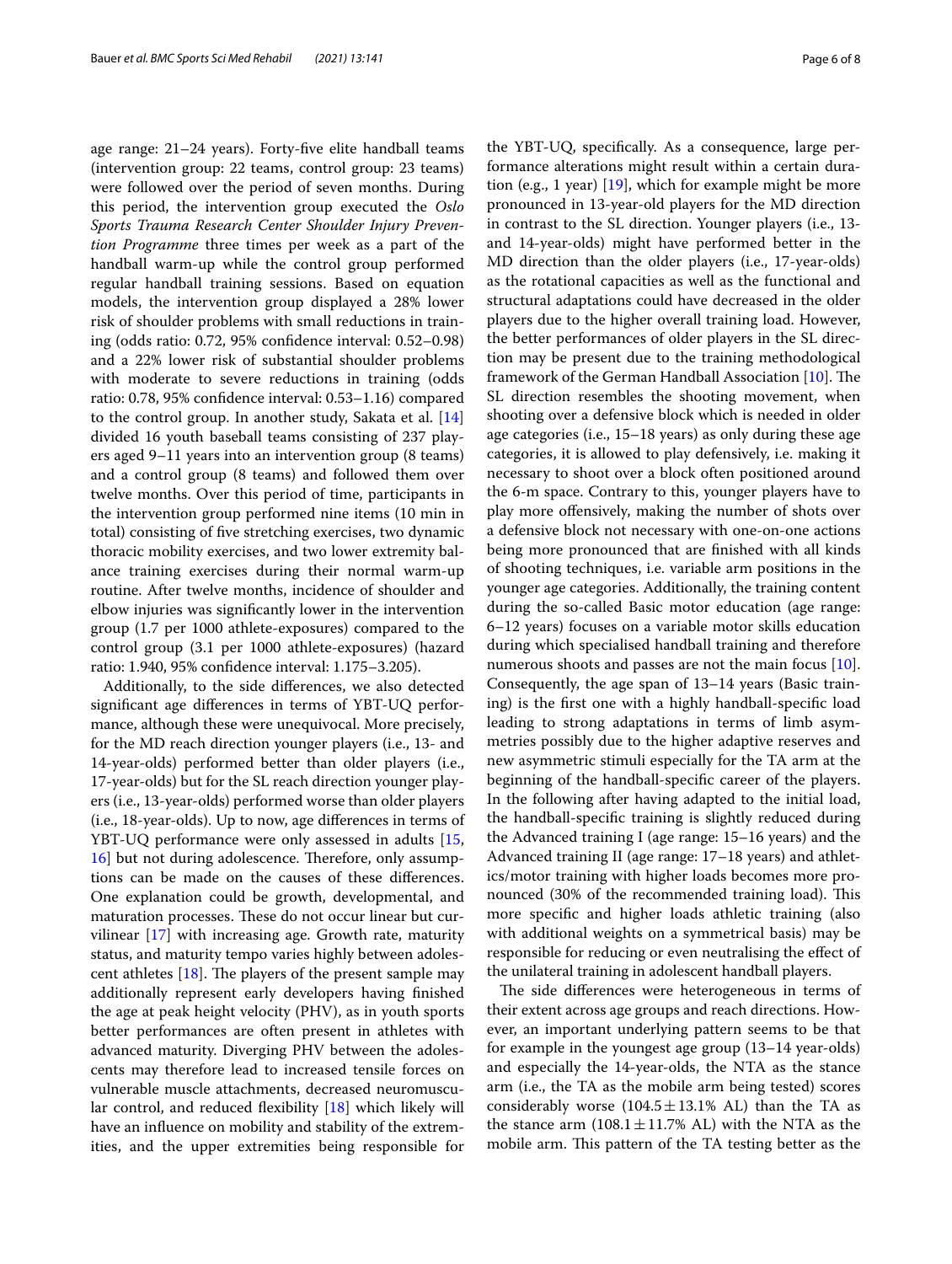stance arm and the NTA testing better as the mobile arm is present in any reach direction (Table [2](#page-3-0)) and present in 22 of the 24 combinations (age: 13, 14, 15, 16, 17, 18 years x IL, SL, MD, CS) possibly due to the NTA being responsible for a contralateral stabilising function and the TA having more mobility requirements during the varieties of passing and shooting actions.

We acknowledge that this study has some limitations that require discussion. Our fndings are specifc to the YBT-UQ, which is a widely used feld-test for the assessment of upper quarter mobility/stability. Therefore, further research is needed to confrm our results in other types of upper-extremity functional performance tests (e.g., closed kinetic chain upper extremity stability test, seated medicine ball throw test, etc.). Additionally, the participants included in this study were sub-elite young male and female handball players who were not diferentiated in terms of sexes. As an additional limitation, it needs to be stated that we based our fndings on limb asymmetry alone. The future provision of specific normative values for the YBT-UQ in young female and male handball players will be helpful because a surpassing of these cut-off scores would additionally strengthen the need for specifc interventions to address these defcits. Further, female and male players were unequally distributed across the six age groups. Therefore, the transfer of our fndings onto equally distributed player groups should be avoided and underline the need for further investigations. Finally, care is needed when generalising the present fndings to other populations of overhead athletes (e.g., basketball and/or volleyball players).

# **Conclusions**

Based on the detected side diferences and limb asymmetry between the TA and the NTA in upper quarter mobility/stability in sub-elite young female and male handball players at diferent ages (13–18 years), prevention programs should be part of the handball training routine, particularly for the younger players (13–14 years) as this is the frst age category with a pronounced handball-specific training load. These shoulder mobility/stability programs should include exercises to increase glenohumeral internal rotation, external rotation strength and scapular muscle strength, as well as improve the kinetic chain and thoracic mobility, preferably as a warm-up during the training [[13](#page-7-7)].

#### **Abbreviations**

AL: Arm length; ANOVA: Analysis of variance; BMI: Body mass index; CS: Composite score; IL: Inferolateral; MD: Medial; NTA: Non-throwing arm; SD: Standard deviation; SL: Superolateral; TA: Throwing arm; \YBT-UQ: Upper Quarter Y Balance Test.

#### **Acknowledgements**

Not applicable.

## **Authors' contributions**

JB, SP, and TM designed the research question. JB planned and conducted the testings and data collections. GJB and TM analysed the data. JB, SP, and TM wrote the main parts of the manuscript. All authors contributed to critical review of draft manuscripts. All authors read and approved the fnal manuscript.

#### **Funding**

Open Access funding enabled and organized by Projekt DEAL. We acknowledge support by the Open Access Publication Fund of the University of Duisburg-Essen organised by the project DEAL. The funding body is independent of the design of the study and collection, analysis, and interpretation of data and in writing the manuscript.

#### **Availability of data and materials**

The data generated and analysed during the present study are not publicly available due to ethical restrictions but are available from the corresponding author upon reasonable request.

## **Declarations**

# **Ethics approval and consent to participate**

Ethical approval was given by the Human Ethics Committee at the University of Duisburg-Essen, Faculty of Educational Sciences. Participants' assent and parents' written informed consent were obtained prior to the start of the study. All methods were carried out in accordance with relevant guidelines and regulations.

#### **Consent for publication**

Not applicable.

#### **Competing interests**

The authors declare that they have no competing interests.

#### **Author details**

<sup>1</sup> Division of Movement and Training Sciences/Biomechanics of Sport, University of Duisburg-Essen, Gladbecker Str. 182, 45141 Essen, Germany. 2 <sup>2</sup>Institute of Sport Science, Saarland University, 66123 Saarbrücken, Germany. <sup>3</sup> Department of Health and Kinesiology, Texas A&M University, College Station, TX, USA.

#### Received: 8 April 2021 Accepted: 18 October 2021 Published online: 01 November 2021

#### **References**

- <span id="page-6-0"></span>1. Zaremski JL, Zeppieri G Jr, Tripp BL. Sport specialization and overuse injuries in adolescent throwing athletes: a narrative review. J Athl Train. 2019;54(10):1030–9.
- <span id="page-6-1"></span>2. Teyhen DS, Shaffer SW, Goffar SL, Kiesel K, Butler RJ, Rhon DI, Plisky PJ. Identifcation of risk factors prospectively associated with musculoskeletal injury in a warrior athlete population. Sports Health. 2020;12(6):564–72.
- <span id="page-6-2"></span>3. Achenbach L, Laver L, Walter SS, Zeman F, Kuhr M, Krutsch W. Decreased external rotation strength is a risk factor for overuse shoulder injury in youth elite handball athletes. Knee Surg Sports Traumatol Arthrosc. 2020;28(4):1202–11.
- <span id="page-6-3"></span>4. Wedderkopp N, Kaltoft M, Holm R, Froberg K. Comparison of two intervention programmes in young female players in European handball-with and without ankle disc. Scand J Med Sci Sports. 2003;13(6):371–5.
- <span id="page-6-4"></span>5. Olsen OE, Myklebust G, Engebretsen L, Bahr R. Injury pattern in youth team handball: a comparison of two prospective registration methods. Scand J Med Sci Sports. 2006;16(6):426–32. Erratum in: Scand J Med Sci Sports. 2007;17(1):95.